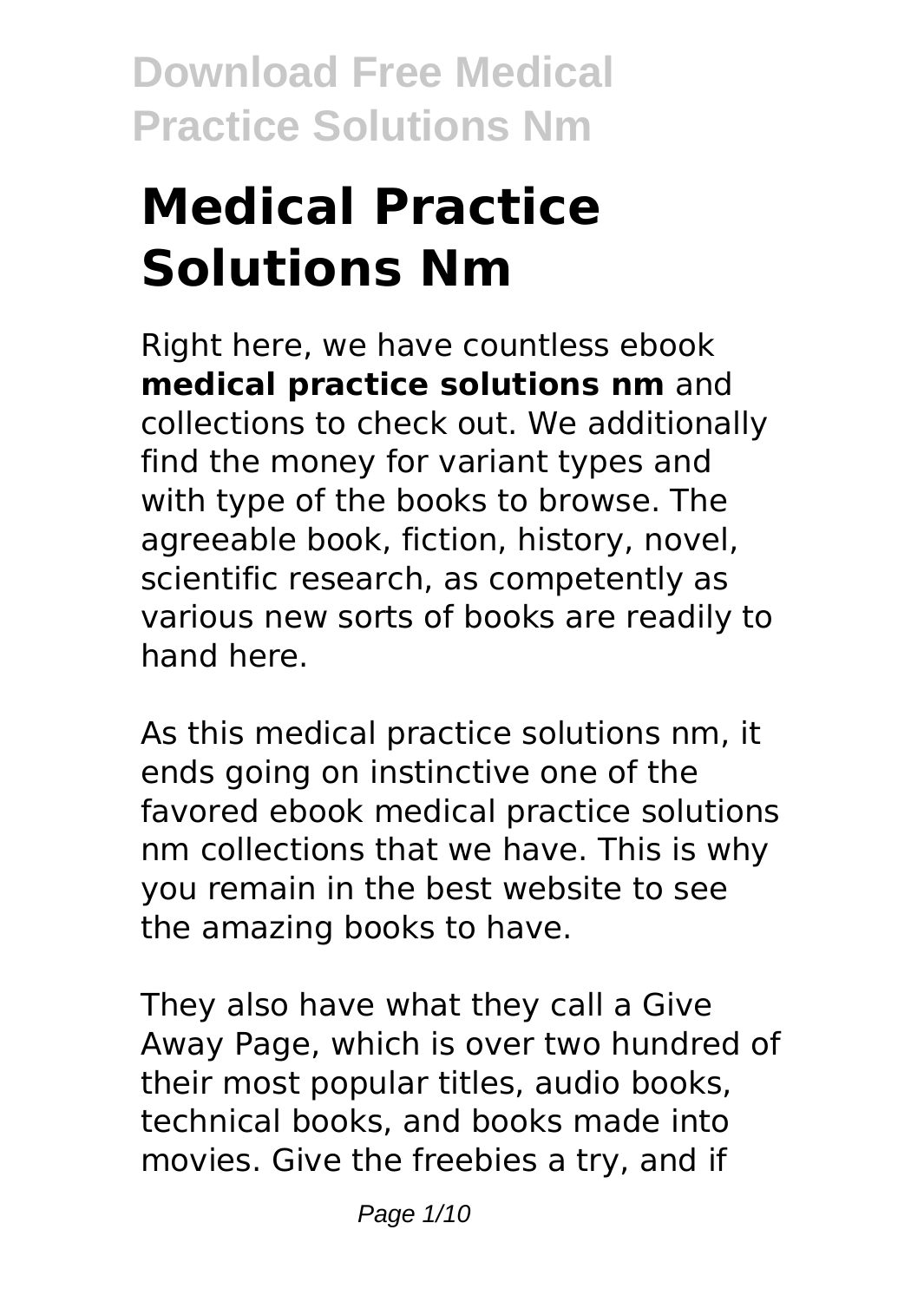you really like their service, then you can choose to become a member and get the whole collection.

#### **Medical Practice Solutions Nm**

About Medical Practice Solutions. Medical Practice Solutions offers a complete business solution to your medical billing and practice management needs. Whether you're an existing private medical practice or a physician going out on your own, we will maximize your cash flow with our process.

#### **Welcome to MPS - MPS**

Medical Practice Solutions Inc. 4501 Osuna Rd NE, Albuquerque, NM 87109. (505) 246-6910. Claim this business. (505) 246-6910. Directions.

#### **Medical Practice Solutions Inc 4501 Osuna Rd NE ...**

Medical Practice Solutions 609 Broadway Blvd NE, Albuquerque, NM 87102 - YP.com. Home. NM. Albuquerque. Family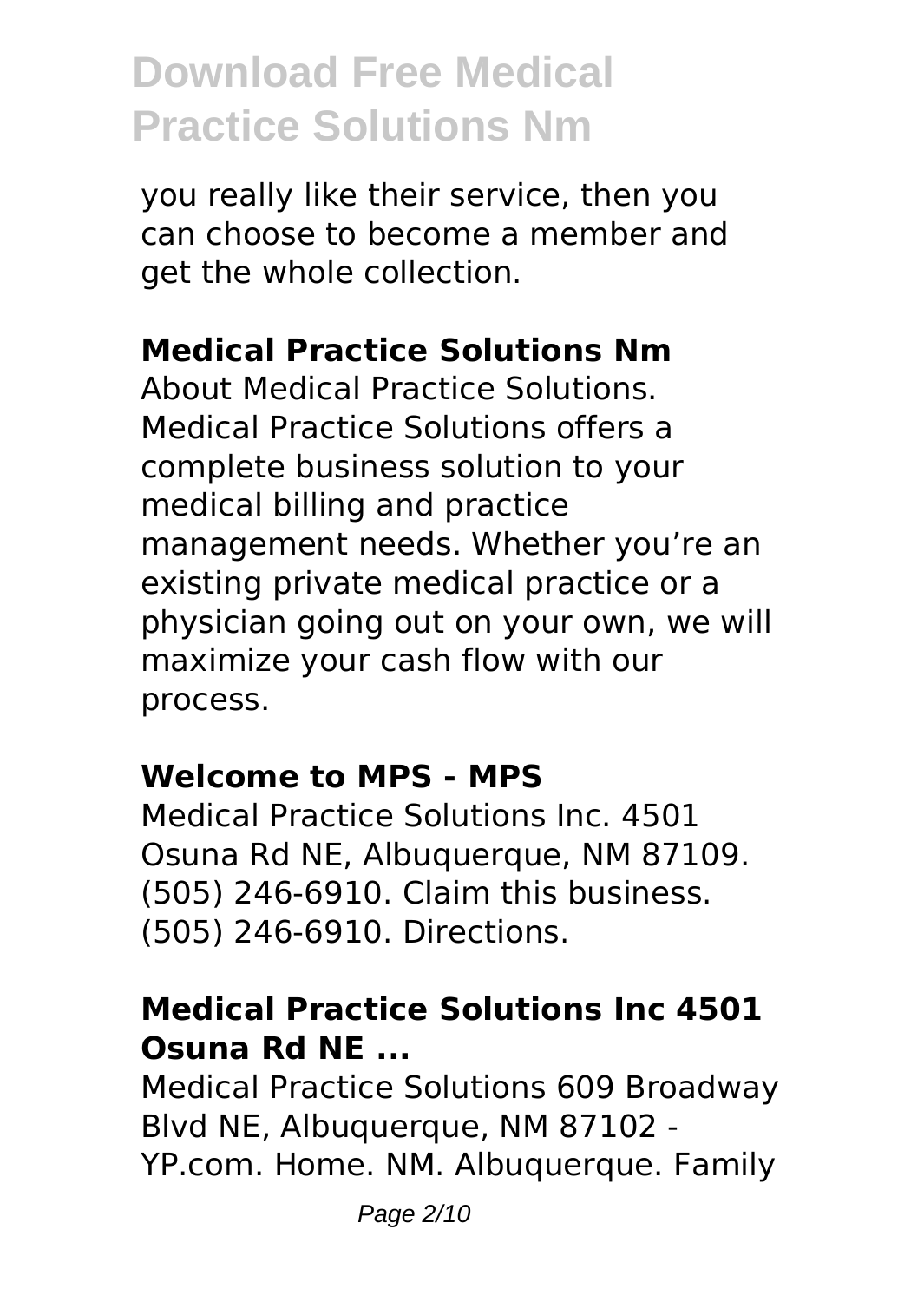Doctors. Medical Practice Solutions. CCPA. Saved to Favorites.

#### **Medical Practice Solutions in Albuquerque , NM - YP.com**

About Medical Practice Solutions: Medical Practice Solutions is located at 609 Broadway Blvd NE in Albuquerque, NM - Bernalillo County and is a business listed in the categories Physicians & Surgeons, Offices Of Physicians (Except Mental Health Specialists) and Offices And Clinics Of Doctors Of Medicine.

#### **Medical Practice Solutions in Albuquerque, NM - Physicians ...**

MEDICAL PRACTICE SOLUTIONS, INC. Albuquerque, New Mexico. 505-246-6910 x3004. 609 Broadway Blvd Ne Ste 205 Albuquerque, NM 87102-2334. Fax:505-247-2482. Map & Directions.

### **MEDICAL PRACTICE SOLUTIONS, INC., Albuquerque, New Mexico ...**

Medical Practice Solutions Inc in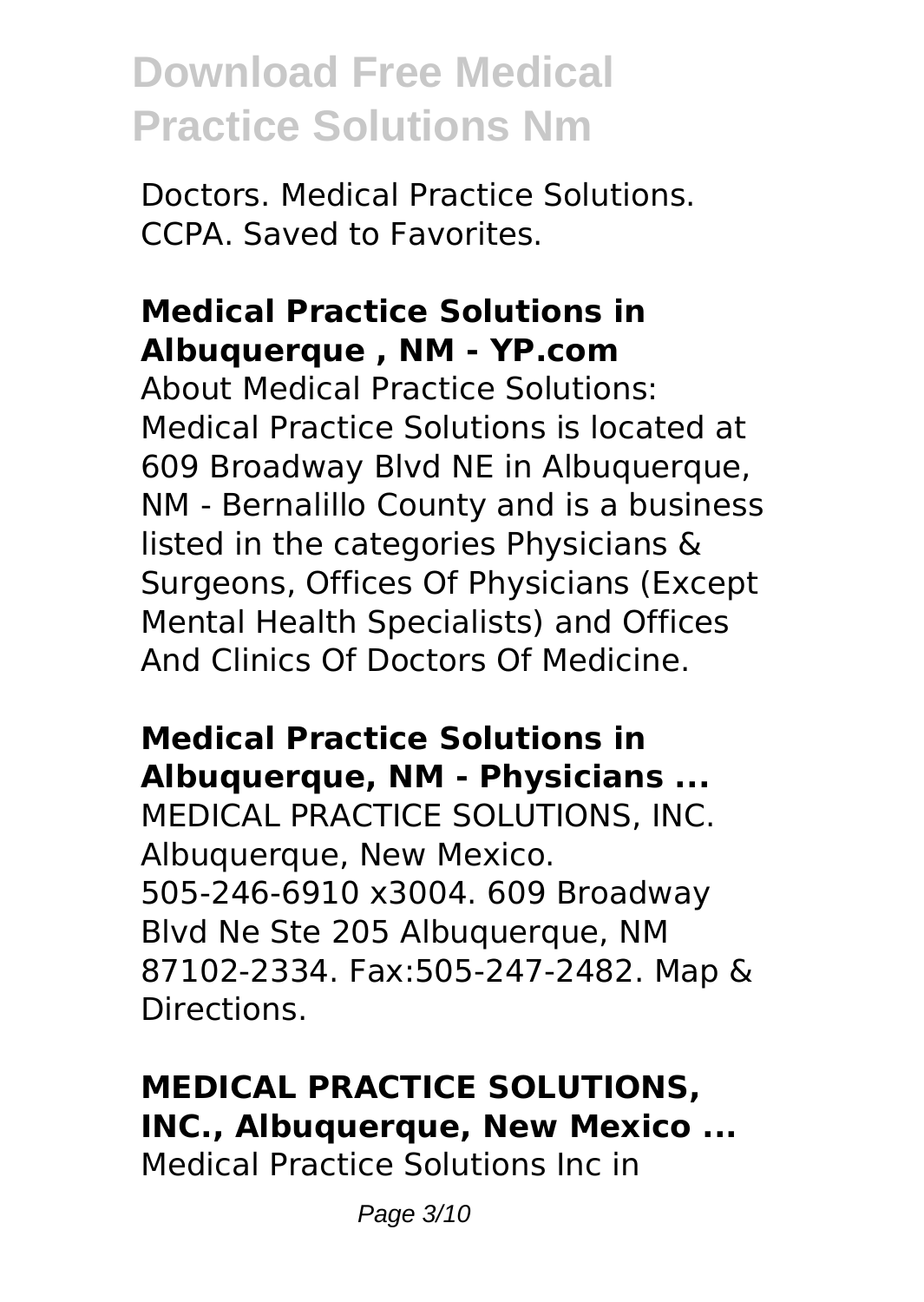Albuquerque, NM. YP - The Real Yellow Pages SM - helps you find the right local businesses to meet your specific needs. Search results are sorted by a combination of factors to give you a set of choices in response to your search criteria.

#### **Medical Practice Solutions Inc in Albuquerque, NM with ...**

Medical Practice Solutions, Inc. is a New Mexico Domestic Profit Corporation filed on November 12, 2009. The company's filing status is listed as Active and its File Number is 4234415. The Registered Agent on file for this company is Paul Melendres and is located at 1017 5th Street Nw, Albuquerque, NM 87102. The company's principal address is 4501 Osuna Road Ne, Albuquerque, NM 87109 and its mailing address is 1017 5th Street Nw, Albuquerque, NM 87102.

#### **Medical Practice Solutions, Inc. in Albuquerque, NM ...**

At Medical Practice Solutions, we are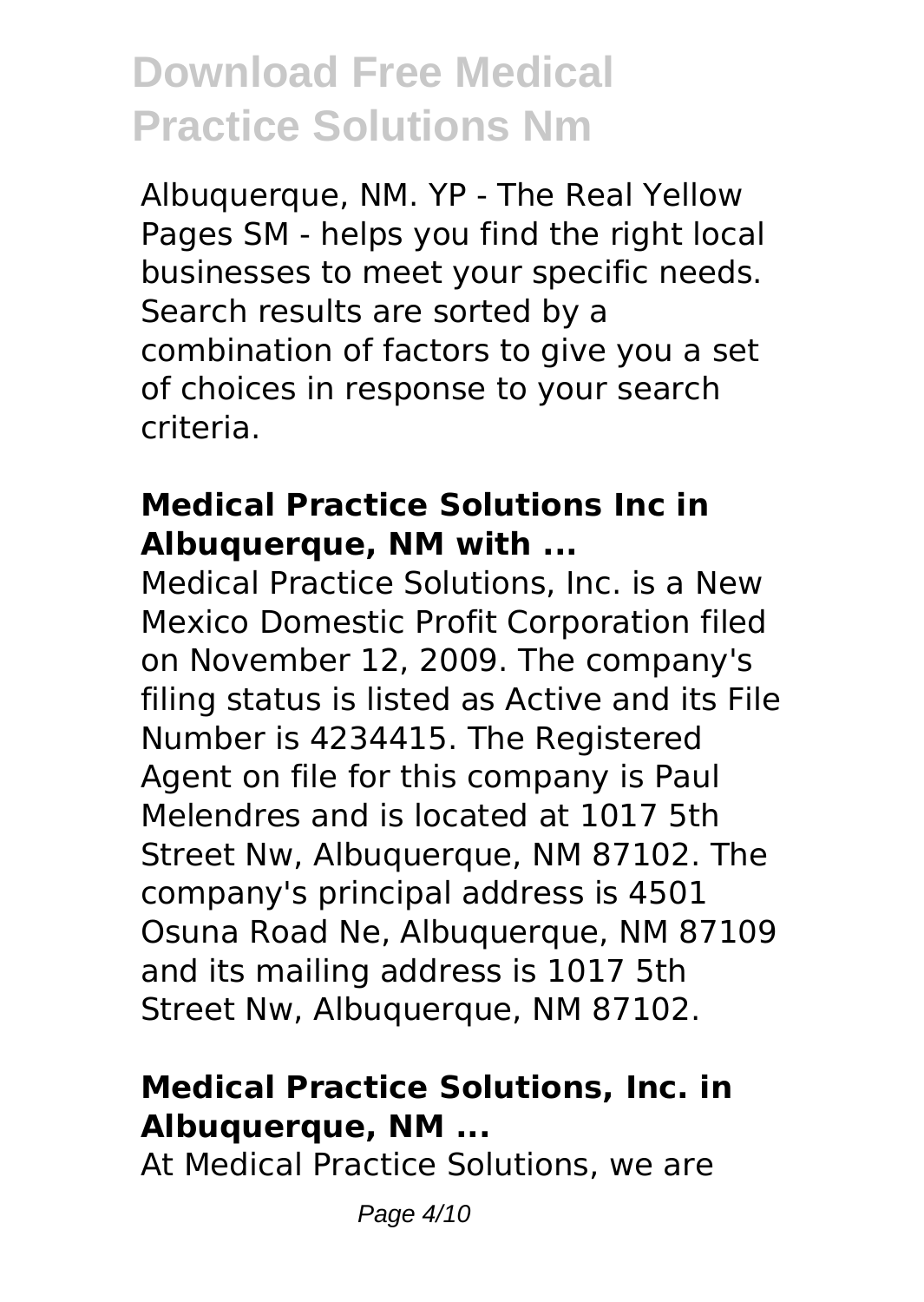focused on the business of healthcare, so our clients can focus on taking care of their patients. Schedule a free comprehensive analysis of your business operation to determine if MPS can help improve your practice. Contact us at 601.944.1717 or info@msbilling.com. Patients – Pay Your Bill Online.

#### **Medical Practice Solutions | The Business of Healthcare**

Jeremy and Kathryn Zug started Practice Solutions, LLC in 2017 with the vision of providing quality billing services to individual and group mental and behavioral health professionals. As billers, Jeremy and Kathryn aim to ease the strain of day-to-day office necessities to free your time to focus on treatment of your patients.

#### **Practice Solutions | Practice Solutions, LLC | United States**

Get directions, reviews and information for Medical Practice Solutions in Albuquerque, NM. Medical Practice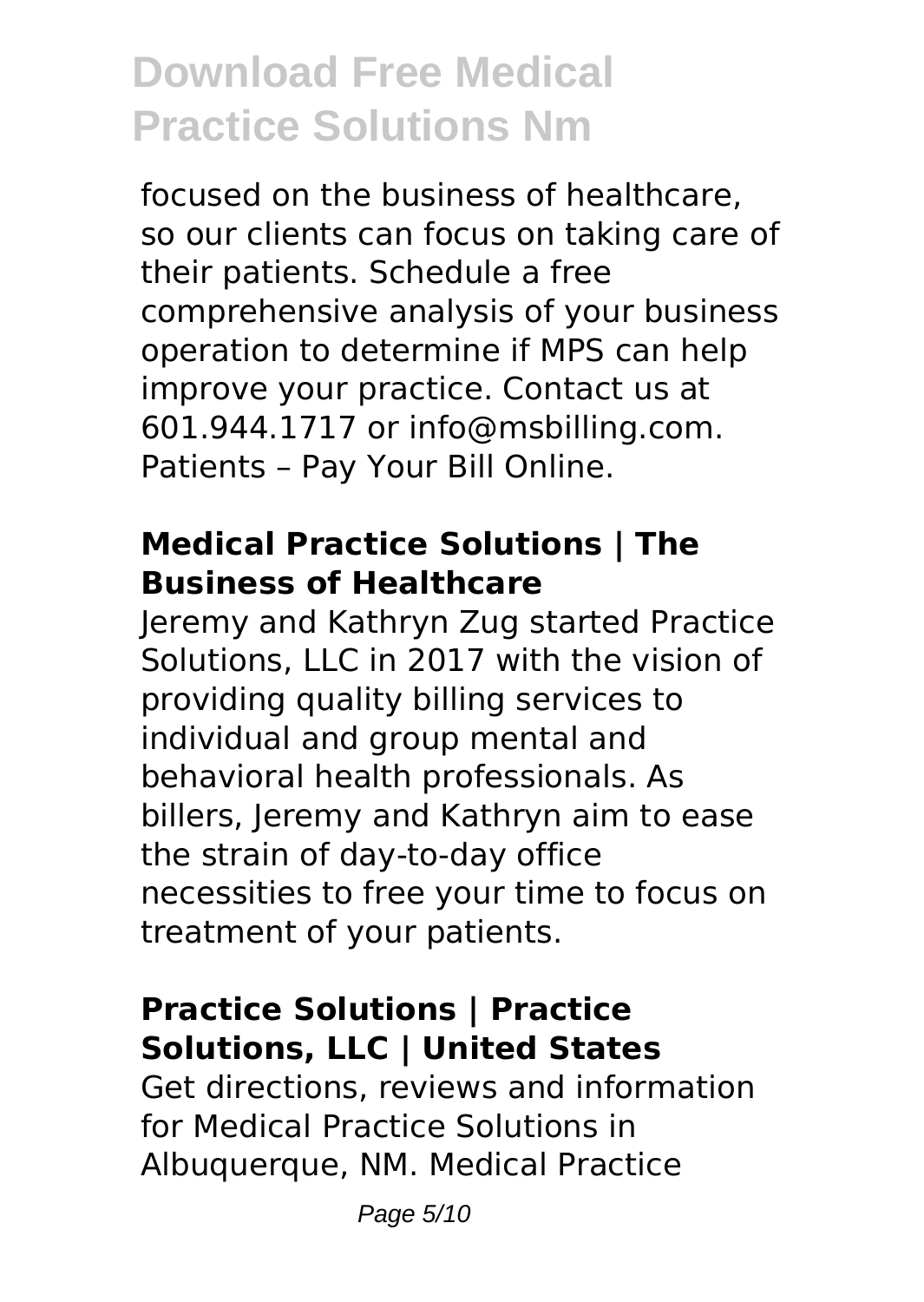Solutions 609 Broadway Blvd NE Albuquerque NM 87102. Reviews (505) 247-2482. Menu & Reservations Make Reservations . Order Online Tickets Tickets See Availability ...

#### **Medical Practice Solutions 609 Broadway Blvd NE ...**

9201 San Mateo Blvd NE Albuquerque, NM 87113-2227 3.5. Albuquerque, NM 87113 (Wildflower area) Full medical, dental and vision insurance. Shares knowledge and information about issues and solutions across business areas. Type of Opportunity: Full Time. 29 days ago. Save job.

#### **Medical Practice Solutions jobs in Albuquerque, NM - Indeed**

Advocating for Physicians practices since 2003. Headquartered in Albuquerque, NM with a satellite office in Las Cruces, NM, MPB's goal is to provide full service revenue cycle management to private practicing physicians, urgent care centers, hospitalists and hospital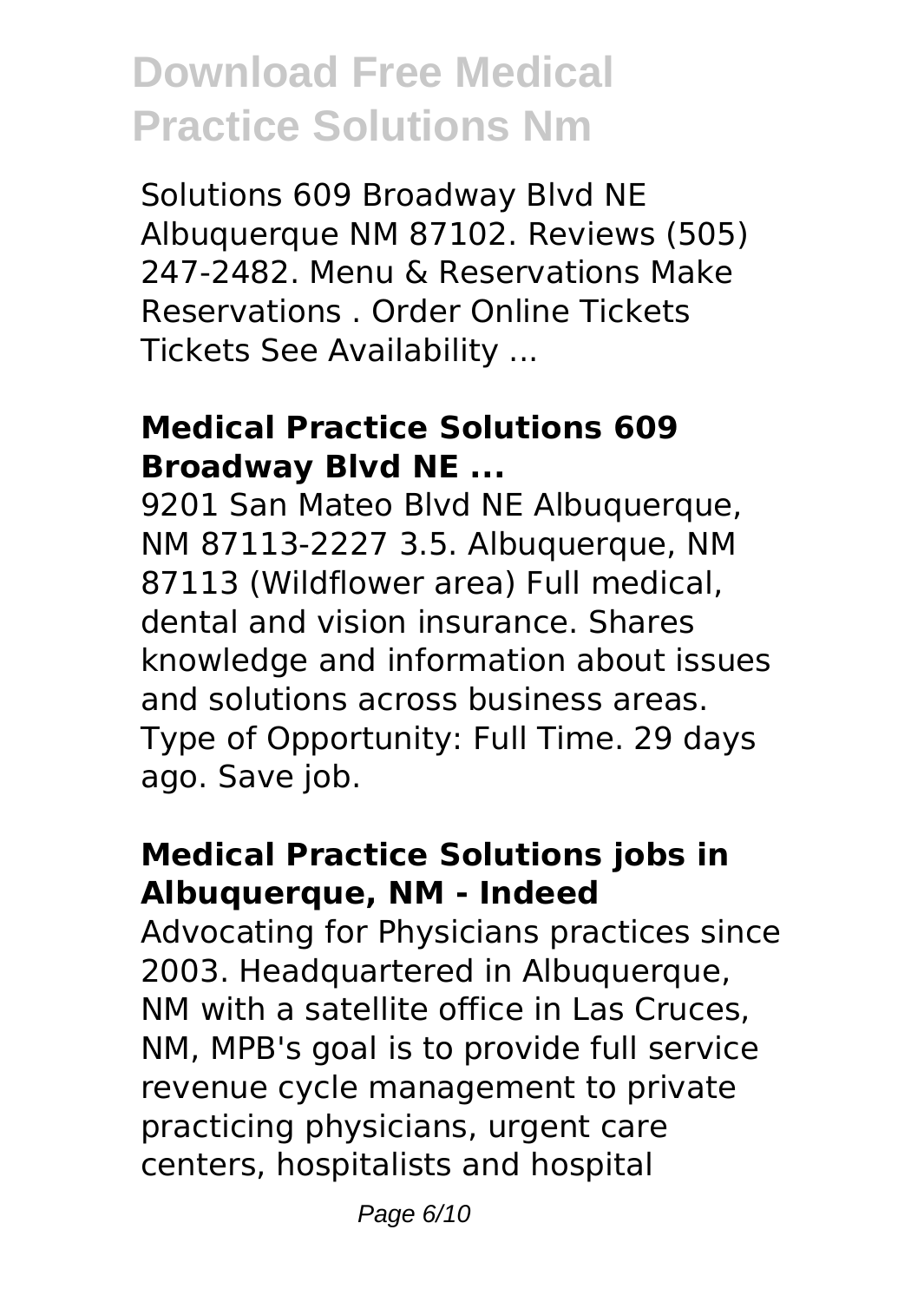employed groups. MPB prides itself on providing the absolute best customer service to both the practice and the patients they serve.

#### **Medical Practice Billing, Inc.**

65 reviews from Medical Practice Solutions employees about Medical Practice Solutions culture, salaries, benefits, work-life balance, management, job security, and more.

#### **Working at Medical Practice Solutions: 65 Reviews | Indeed.com**

This webpage represents 1457834681 NPI record. The 1457834681 NPI number is assigned to the healthcare provider "MEDICAL PRACTICE SOLUTIONS", practice location address at "4501 OSUNA RD NE ALBUQUERQUE, NM, 87109-4467". NPI record contains FOIAdisclosable NPPES health care provider information. Please review your NPI data to ensure that it is correct and to remove any inappropriate or ...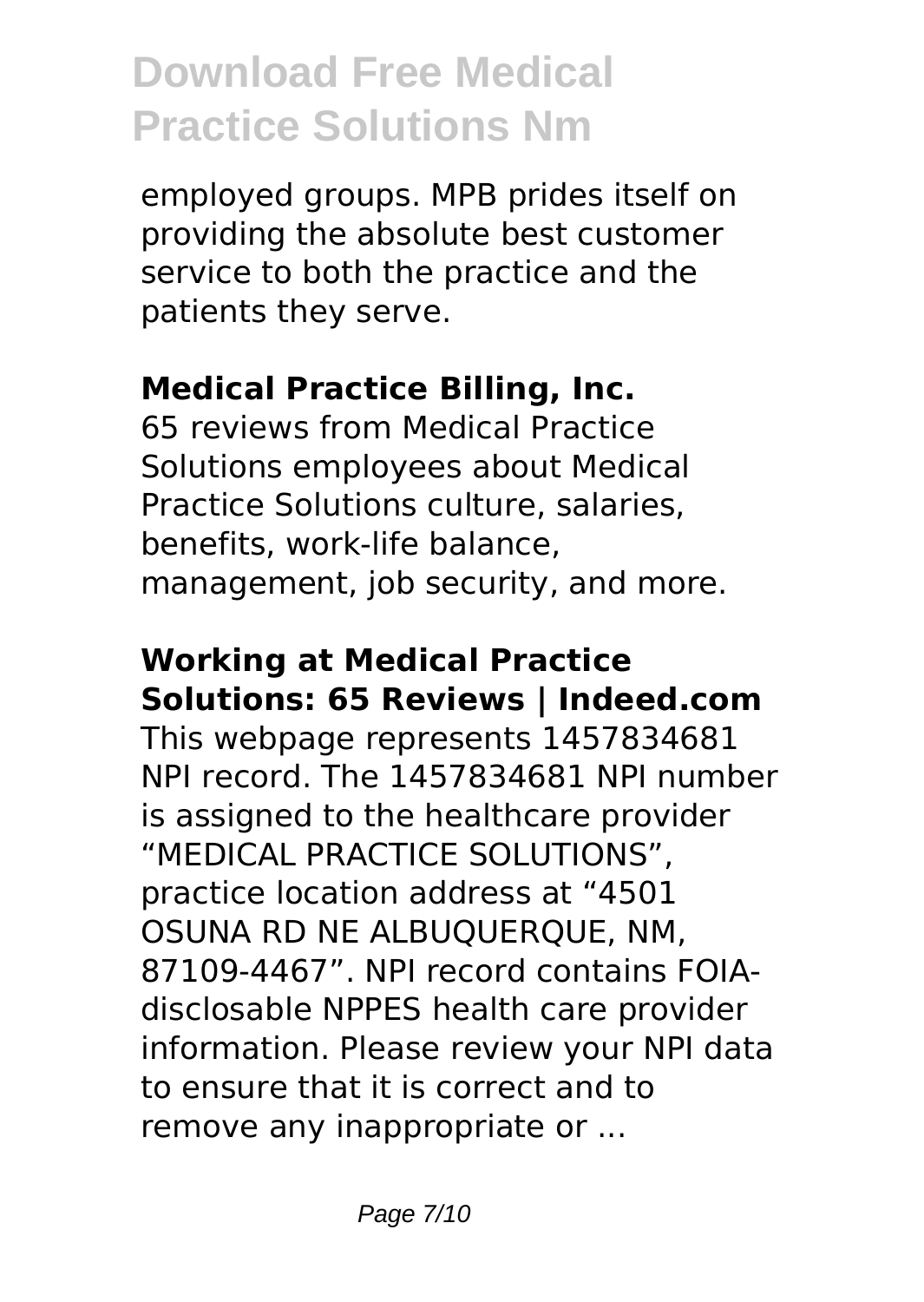#### **1457834681 NPI Number | MEDICAL PRACTICE SOLUTIONS ...**

Medical Practice Solutions Medical Practice Albuquerque, NM 316 followers Whether you're an existing private medical practice or a physician going out on your own, we will increase cash flow.

#### **Medical Practice Solutions | LinkedIn**

With a medical treatment from Medical Practice Solutions in Albuquerque, you can maintain control of your body and your health. Your health should be taken seriously. For services like medical checkups, head to this medical facility.

#### **Medical Practice Solutions - Albuquerque, NM | Groupon**

Healthcare Technology Solutions maintain your healthcare practice's specific needs through our HIPAAcompliant processes and audit trail.

### **Healthcare Technology Solutions in**

Page 8/10